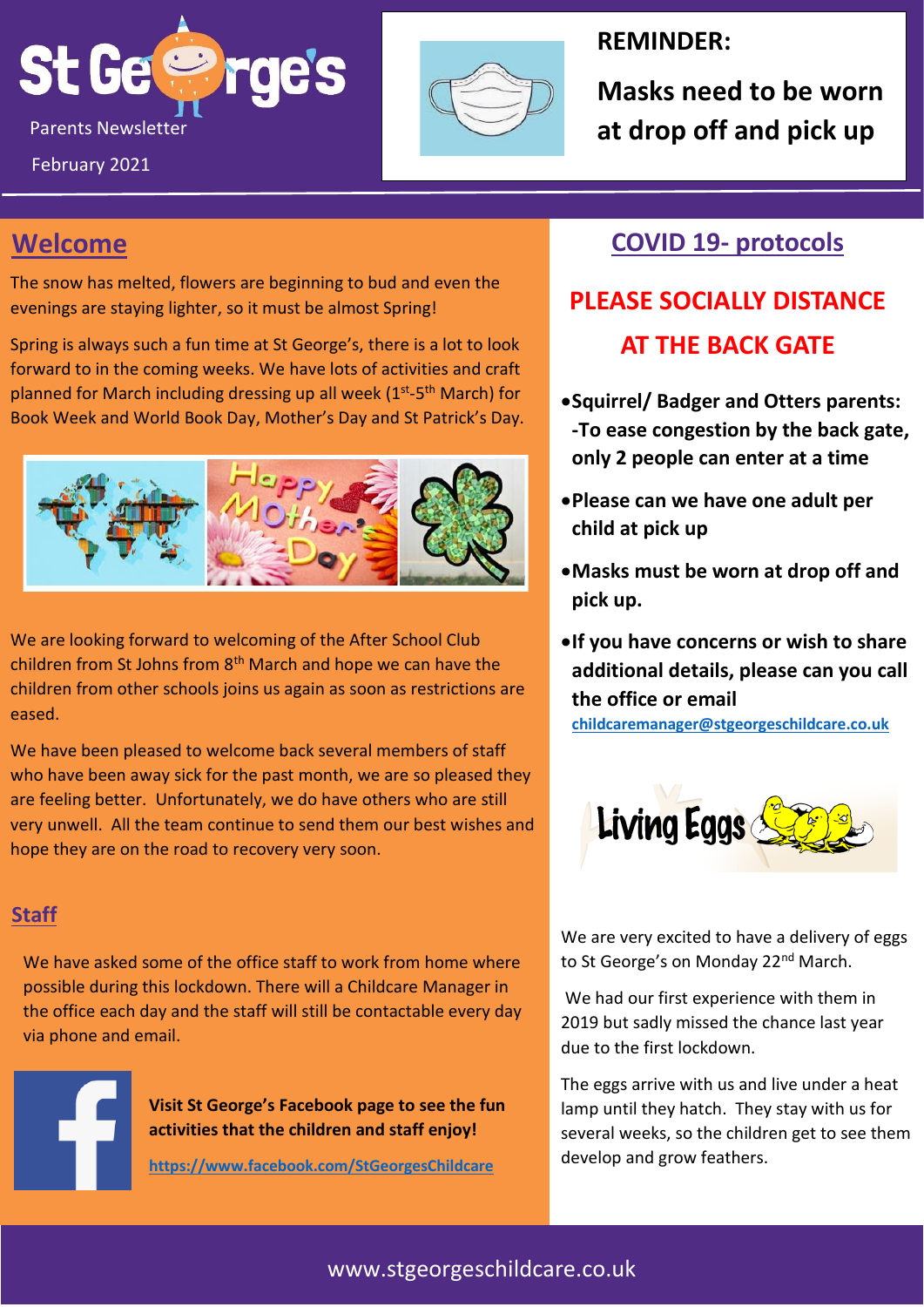## Fundraising

We are pleased to share with you our first Fundraising newsletter of 2021 please click on the link so catch up on our latest news.

#### [https://stgeorgeschildcare.co.uk/wp-content/uploads/Parents-Newsletter-](https://stgeorgeschildcare.co.uk/wp-content/uploads/Parents-Newsletter-Fundraising-edition-February-2021-3.pdf)[Fundraising-edition-February-2021-3.pdf](https://stgeorgeschildcare.co.uk/wp-content/uploads/Parents-Newsletter-Fundraising-edition-February-2021-3.pdf)

#### **BIG THANK YOU FROM BECKY**

We know how difficult everything has been during the last year for everyone and nobody could have envisaged that this pandemic would still be with us! Even so, we have been very touched to receive many offers of help and support by lots of lovely parents and staff during the year, for which we are truly grateful. We really cannot thank you enough for your kindness and generosity - we are always pleased to receive your emails regarding fundraising ideas, volunteering opportunities (once restrictions are lifted) and obviously your donations - THANK YOU EVERYONE!

If you require any further information on any of the topics covered within the newsletter, or absolutely anything fundraising, please contact me on [becky.king@stgeorgeschildcare.co.uk](mailto:becky.king@stgeorgeschildcare.co.uk) - I would really love to hear from you. Many thanks once again for your support. *Becky*

## Information



**New room newsletters**

We are *SPRING-ING* into March with new quarterly St George's room newsletters.

This will give the staff in Squirrels, Hedgehogs, Moles, Little Dragons, Badgers and Otters, a chance to share even more of the activities that the children have engaged in, as well as their plans for the upcoming months.

We aim to send them by the end of March.

#### **Easter Holiday Club**



We are pleased to be able to run our Easter Holiday club from Tuesday 6<sup>th</sup> April to Friday 16<sup>th</sup> April.

If you are interested in a place, please email

[kate.foulkes@stgeorgeschidlcare.co.uk](mailto:kate.foulkes@stgeorgeschidlcare.co.uk)

## Diary Dates



| <b>Book Week-</b><br>dressing up             | Monday 1st-<br>Friday 5 <sup>th</sup><br>March                          |
|----------------------------------------------|-------------------------------------------------------------------------|
| <b>South East</b><br>chicks arrive           | Monday<br>22 <sup>nd</sup> March                                        |
| Little<br><b>Dragons last</b><br>day of term | Thursday<br>31 <sup>st</sup> March                                      |
| <b>St George's</b><br>closed                 | Friday 1 <sup>st</sup><br>April-<br>Monday 5 <sup>th</sup><br>inclusive |
| Little<br>Dragons new<br>term starts         | <b>Monday</b><br>19 <sup>th</sup> April                                 |

# **Request for donations for Moles Sensory Room**

Ellie and the Moles team are looking to turn an area of their room into a dark sensory room, which will not only help children with additional needs but benefit all the children. If you or anyone you know are able to donate any of the following items, we would love to hear from you:

- black or dark fabrics
- sensory toys and light up toys
- different textured toys or items to go in sensory baskets
- fairy lights
- old locks /switches /handles/doorknobs etc for a busy board
- scarf material lots of bright colours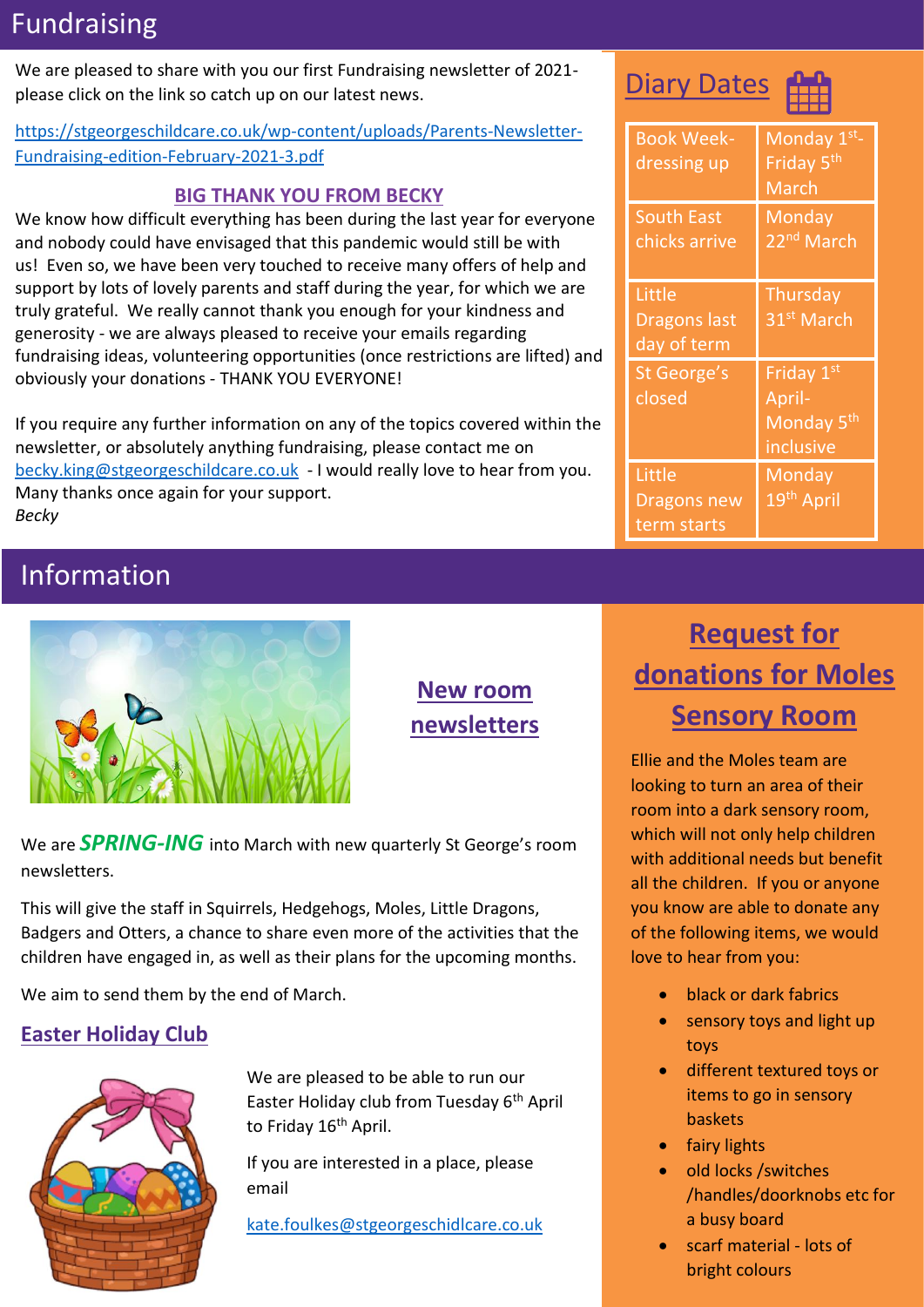

The staff have thought of a variety of ways that the children can show their creativity.

We have used crayons, glue, tissue paper, rice and pasta to make our very own masterpieces. Using their hands to feel different textures and exploring is an important part of discovery and learning.

The children had lots of fun being creative and were very proud of their final piece and taking them home to show their parents.

## Squirrels **Hedgehogs**

This month Hedgehogs have enjoyed learning about Chinese New Year. The children have enjoyed baking traditional Chinese cookies, painting and decorating lanterns and the children enjoyed



trying prawn crackers, spring rolls and soy sauce. We then enjoyed lots of messy play using red and gold coloured noodles.

 pancakes that they got for tea with lemon, sugar and Hedgehogs have also been having fun flipping their 'pancakes' that they made as well as trying the syrup.

Hedgehogs would also like to say goodbye to lots of friends who have recently moved to the Moles room!

Next month Hedgehogs will be exploring 'things that grow'.

### Moles

## **Staff**

Our new members of staff are settling in well and we are pleased to welcome Louise to the Badgers room.

#### Review Us



[https://g.page/StGeorgesChi](https://g.page/StGeorgesChildcare/review) [ldcare/review](https://g.page/StGeorgesChildcare/review)





This month, Moles have enjoyed making their Chinese New Year board and learning about shapes and colours to make a display board.

They have also been getting busy by making salt dough handprints and painting them in lots of bright colours. They have also enjoyed baking cookies.

Moles are starting to create their own sensory room which we're very excited about!"